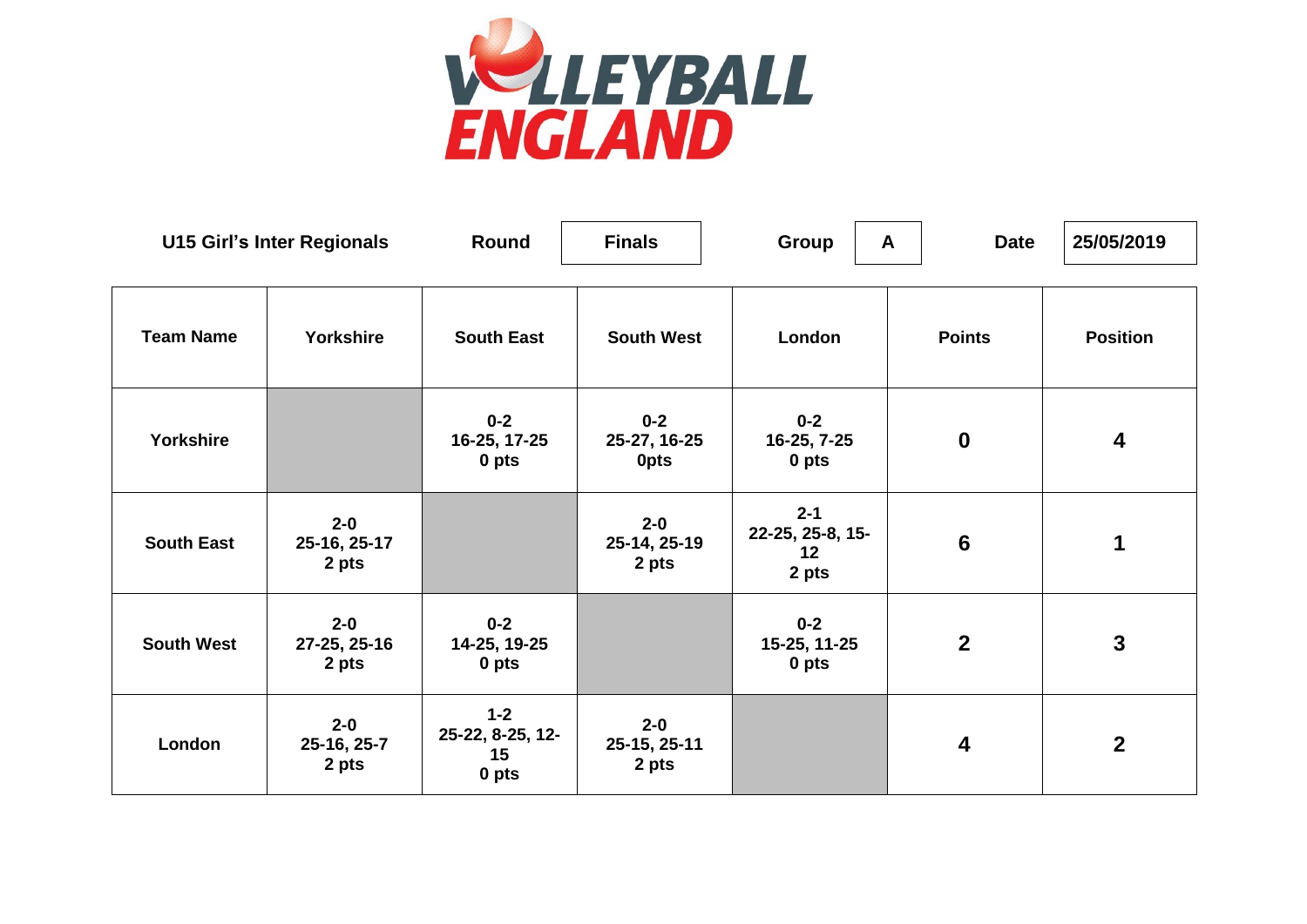

| <b>U15 Girl's Inter Regionals</b> |                                  | Round                            | <b>Finals</b>                    | Group                            | B | <b>Date</b>             | 25/05/2019              |
|-----------------------------------|----------------------------------|----------------------------------|----------------------------------|----------------------------------|---|-------------------------|-------------------------|
| <b>Team Name</b>                  | <b>East Midlands</b>             | <b>West Midlands</b>             | East                             | <b>North West</b>                |   | <b>Points</b>           | <b>Position</b>         |
| <b>East Midlands</b>              |                                  | $0 - 2$<br>12-25, 14-25<br>0 pts | $0 - 2$<br>12-25, 10-25<br>0 pts | $0 - 2$<br>10-25, 9-25<br>0 pts  |   | $\mathbf 0$             | $\overline{\mathbf{4}}$ |
| <b>West Midlands</b>              | $2 - 0$<br>25-12, 25-14<br>2 pts |                                  | $0 - 2$<br>21-25, 20-25<br>0 pts | $0 - 2$<br>23-25, 15-25<br>0 pts |   | $\overline{2}$          | $\mathbf{3}$            |
| East                              | $2 - 0$<br>25-12, 25-10<br>2 pts | $2 - 0$<br>25-21, 25-20<br>2 pts |                                  | $0 - 2$<br>25-27, 18-25<br>0 pts |   | $\overline{\mathbf{4}}$ | $\overline{2}$          |
| <b>North West</b>                 | $2 - 0$<br>25-10, 25-9<br>2 pts  | $2 - 0$<br>25-23, 25-15<br>2 pts | $2 - 0$<br>27-25, 25-18<br>2 pts |                                  |   | $6\phantom{1}6$         | 1                       |